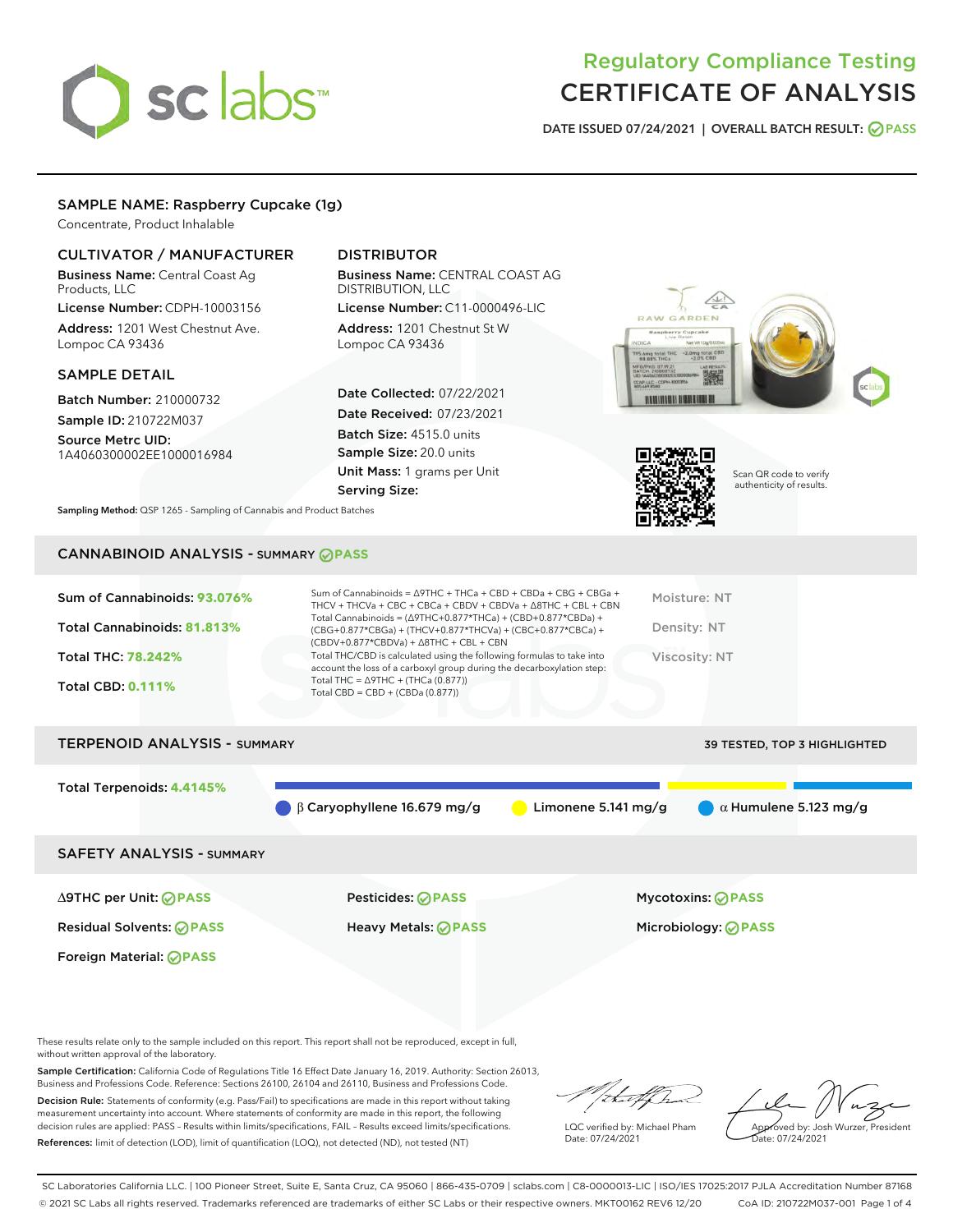



RASPBERRY CUPCAKE (1G) | DATE ISSUED 07/24/2021 | OVERALL BATCH RESULT: @ PASS

# CANNABINOID TEST RESULTS - 07/24/2021 2 PASS

Tested by high-performance liquid chromatography with diode-array detection (HPLC-DAD). **Method:** QSP 1157 - Analysis of Cannabinoids by HPLC-DAD

# TOTAL CANNABINOIDS: **81.813%**

Total Cannabinoids (Total THC) + (Total CBD) + (Total CBG) + (Total THCV) + (Total CBC) + (Total CBDV) + ∆8THC + CBL + CBN

TOTAL THC: **78.242%** Total THC (∆9THC+0.877\*THCa)

TOTAL CBD: **0.111%**

Total CBD (CBD+0.877\*CBDa)

TOTAL CBG: 2.57% Total CBG (CBG+0.877\*CBGa)

TOTAL THCV: 0.373% Total THCV (THCV+0.877\*THCVa)

TOTAL CBC: 0.517% Total CBC (CBC+0.877\*CBCa)

TOTAL CBDV: ND Total CBDV (CBDV+0.877\*CBDVa)

| <b>COMPOUND</b> | LOD/LOQ<br>(mg/g)          | <b>MEASUREMENT</b><br><b>UNCERTAINTY</b><br>(mg/g) | <b>RESULT</b><br>(mg/g) | <b>RESULT</b><br>(%) |
|-----------------|----------------------------|----------------------------------------------------|-------------------------|----------------------|
| <b>THCa</b>     | 0.05 / 0.14                | ±22.532                                            | 876.72                  | 87.672               |
| <b>CBGa</b>     | 0.1 / 0.2                  | ±1.44                                              | 27.6                    | 2.76                 |
| <b>A9THC</b>    | 0.06 / 0.26                | ±0.466                                             | 13.54                   | 1.354                |
| <b>CBCa</b>     | 0.07 / 0.28                | ±0.288                                             | 5.89                    | 0.589                |
| <b>THCVa</b>    | 0.07/0.20                  | ±0.203                                             | 4.25                    | 0.425                |
| <b>CBG</b>      | 0.06/0.19                  | ±0.059                                             | 1.50                    | 0.150                |
| <b>CBDa</b>     | 0.02/0.19                  | ±0.037                                             | 1.26                    | 0.126                |
| A8THC           | 0.1/0.4                    | N/A                                                | <b>ND</b>               | <b>ND</b>            |
| <b>THCV</b>     | 0.1/0.2                    | N/A                                                | <b>ND</b>               | <b>ND</b>            |
| <b>CBD</b>      | 0.07/0.29                  | N/A                                                | <b>ND</b>               | <b>ND</b>            |
| <b>CBDV</b>     | 0.04 / 0.15                | N/A                                                | <b>ND</b>               | <b>ND</b>            |
| <b>CBDVa</b>    | 0.03/0.53                  | N/A                                                | <b>ND</b>               | <b>ND</b>            |
| <b>CBL</b>      | 0.06 / 0.24                | N/A                                                | <b>ND</b>               | <b>ND</b>            |
| <b>CBN</b>      | 0.1/0.3                    | N/A                                                | <b>ND</b>               | <b>ND</b>            |
| <b>CBC</b>      | 0.2 / 0.5                  | N/A                                                | <b>ND</b>               | <b>ND</b>            |
|                 | <b>SUM OF CANNABINOIDS</b> |                                                    | 930.76 mg/g             | 93.076%              |

#### **UNIT MASS: 1 grams per Unit**

| ∆9THC per Unit                        | 1120 per-package limit | <b>PASS</b><br>$13.54$ mg/unit |  |
|---------------------------------------|------------------------|--------------------------------|--|
| <b>Total THC per Unit</b>             |                        | 782.42 mg/unit                 |  |
| <b>CBD per Unit</b>                   |                        | <b>ND</b>                      |  |
| <b>Total CBD per Unit</b>             |                        | $1.11$ mg/unit                 |  |
| Sum of Cannabinoids<br>per Unit       |                        | 930.76 mg/unit                 |  |
| <b>Total Cannabinoids</b><br>per Unit |                        | 818.13 mg/unit                 |  |
| <b>MOISTURE TEST RESULT</b>           | DENSITY TEST RESULT    | <b>VISCOSITY TEST RESULT</b>   |  |

Not Tested

Not Tested

Not Tested

TERPENOID TEST RESULTS - 07/24/2021

Terpene analysis utilizing gas chromatography-flame ionization detection (GC-FID). **Method:** QSP 1192 - Analysis of Terpenoids by GC-FID

| <b>COMPOUND</b>         | LOD/LOQ<br>(mg/g) | <b>MEASUREMENT</b><br>UNCERTAINTY<br>(mg/g) | <b>RESULT</b><br>(mg/g)                         | <b>RESULT</b><br>$(\%)$ |
|-------------------------|-------------------|---------------------------------------------|-------------------------------------------------|-------------------------|
| $\beta$ Caryophyllene   | 0.004 / 0.012     | ±0.5938                                     | 16.679                                          | 1.6679                  |
| Limonene                | 0.005 / 0.016     | ±0.0735                                     | 5.141                                           | 0.5141                  |
| $\alpha$ Humulene       | 0.009/0.029       | ±0.1644                                     | 5.123                                           | 0.5123                  |
| <b>Myrcene</b>          | 0.008 / 0.025     | ±0.0643                                     | 4.981                                           | 0.4981                  |
| Linalool                | 0.009 / 0.032     | ±0.0937                                     | 2.466                                           | 0.2466                  |
| $\alpha$ Bisabolol      | 0.008 / 0.026     | ±0.1126                                     | 2.109                                           | 0.2109                  |
| trans-β-Farnesene       | 0.008 / 0.025     | ±0.0529                                     | 1.489                                           | 0.1489                  |
| Terpineol               | 0.016 / 0.055     | ±0.0651                                     | 1.060                                           | 0.1060                  |
| Fenchol                 | 0.010 / 0.034     | ±0.0363                                     | 0.939                                           | 0.0939                  |
| Guaiol                  | 0.009 / 0.030     | ±0.0369                                     | 0.782                                           | 0.0782                  |
| $\beta$ Pinene          | 0.004 / 0.014     | ±0.0080                                     | 0.698                                           | 0.0698                  |
| Ocimene                 | 0.011 / 0.038     | ±0.0189                                     | 0.589                                           | 0.0589                  |
| $\alpha$ Pinene         | 0.005 / 0.017     | ±0.0044                                     | 0.510                                           | 0.0510                  |
| <b>Terpinolene</b>      | 0.008 / 0.026     | ±0.0094                                     | 0.459                                           | 0.0459                  |
| Caryophyllene<br>Oxide  | 0.010 / 0.033     | ±0.0177                                     | 0.384                                           | 0.0384                  |
| <b>Borneol</b>          | 0.005 / 0.016     | ±0.0108                                     | 0.258                                           | 0.0258                  |
| Geraniol                | 0.002 / 0.007     | ±0.0053                                     | 0.121                                           | 0.0121                  |
| Fenchone                | 0.009 / 0.028     | ±0.0035                                     | 0.120                                           | 0.0120                  |
| Citronellol             | 0.003 / 0.010     | ±0.0042                                     | 0.087                                           | 0.0087                  |
| Camphene                | 0.005 / 0.015     | ±0.0007                                     | 0.061                                           | 0.0061                  |
| Sabinene Hydrate        | 0.006 / 0.022     | ±0.0015                                     | 0.039                                           | 0.0039                  |
| <b>Geranyl Acetate</b>  | 0.004 / 0.014     | ±0.0009                                     | 0.021                                           | 0.0021                  |
| Sabinene                | 0.004 / 0.014     | ±0.0002                                     | 0.017                                           | 0.0017                  |
| Nerol                   | 0.003 / 0.011     | ±0.0005                                     | 0.012                                           | 0.0012                  |
| $\alpha$ Phellandrene   | 0.006 / 0.020     | N/A                                         | <loq< th=""><th><loq< th=""></loq<></th></loq<> | <loq< th=""></loq<>     |
| $\alpha$ Terpinene      | 0.005 / 0.017     | N/A                                         | <loq< th=""><th><loq< th=""></loq<></th></loq<> | <loq< th=""></loq<>     |
| Eucalyptol              | 0.006 / 0.018     | N/A                                         | <loq< th=""><th><loq< th=""></loq<></th></loq<> | <loq< th=""></loq<>     |
| $\gamma$ Terpinene      | 0.006 / 0.018     | N/A                                         | <loq< th=""><th><loq< th=""></loq<></th></loq<> | <loq< th=""></loq<>     |
| 3 Carene                | 0.005 / 0.018     | N/A                                         | <b>ND</b>                                       | <b>ND</b>               |
| p-Cymene                | 0.005 / 0.016     | N/A                                         | ND                                              | ND                      |
| (-)-Isopulegol          | 0.005 / 0.016     | N/A                                         | ND                                              | ND                      |
| Camphor                 | 0.006 / 0.019     | N/A                                         | ND                                              | ND                      |
| Isoborneol              | 0.004 / 0.012     | N/A                                         | ND                                              | ND                      |
| Menthol                 | 0.008 / 0.025     | N/A                                         | ND                                              | ND                      |
| R-(+)-Pulegone          | 0.003 / 0.011     | N/A                                         | ND                                              | ND                      |
| $\alpha$ Cedrene        | 0.005 / 0.016     | N/A                                         | ND                                              | ND                      |
| Valencene               | 0.009 / 0.030     | N/A                                         | ND                                              | ND                      |
| Nerolidol               | 0.009 / 0.028     | N/A                                         | ND                                              | ND                      |
| Cedrol                  | 0.008 / 0.027     | N/A                                         | ND                                              | ND                      |
| <b>TOTAL TERPENOIDS</b> |                   |                                             | 44.145 mg/g                                     | 4.4145%                 |

SC Laboratories California LLC. | 100 Pioneer Street, Suite E, Santa Cruz, CA 95060 | 866-435-0709 | sclabs.com | C8-0000013-LIC | ISO/IES 17025:2017 PJLA Accreditation Number 87168 © 2021 SC Labs all rights reserved. Trademarks referenced are trademarks of either SC Labs or their respective owners. MKT00162 REV6 12/20 CoA ID: 210722M037-001 Page 2 of 4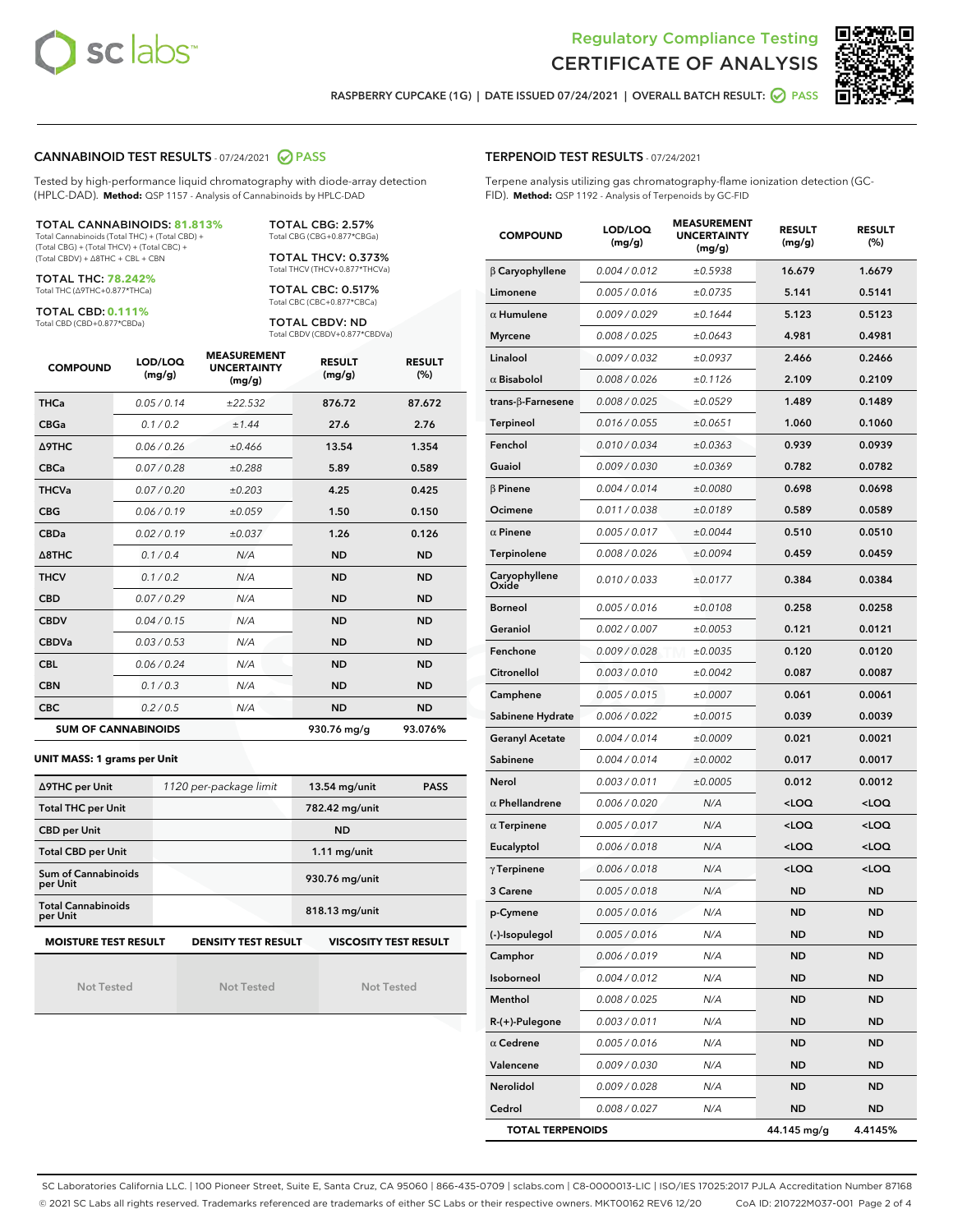



RASPBERRY CUPCAKE (1G) | DATE ISSUED 07/24/2021 | OVERALL BATCH RESULT: @ PASS

# CATEGORY 1 PESTICIDE TEST RESULTS - 07/23/2021 2 PASS

Pesticide and plant growth regulator analysis utilizing high-performance liquid chromatography-mass spectrometry (HPLC-MS) or gas chromatography-mass spectrometry (GC-MS). \*GC-MS utilized where indicated. **Method:** QSP 1212 - Analysis of Pesticides and Mycotoxins by LC-MS or QSP 1213 - Analysis of Pesticides by GC-MS

| <b>COMPOUND</b>             | LOD/LOQ<br>$(\mu g/g)$ | <b>ACTION</b><br><b>LIMIT</b><br>$(\mu g/g)$ | <b>MEASUREMENT</b><br><b>UNCERTAINTY</b><br>$(\mu g/g)$ | <b>RESULT</b><br>$(\mu g/g)$ | <b>RESULT</b> |
|-----------------------------|------------------------|----------------------------------------------|---------------------------------------------------------|------------------------------|---------------|
| Aldicarb                    | 0.03/0.08              | $\ge$ LOD                                    | N/A                                                     | <b>ND</b>                    | <b>PASS</b>   |
| Carbofuran                  | 0.02/0.05              | $>$ LOD                                      | N/A                                                     | <b>ND</b>                    | <b>PASS</b>   |
| Chlordane*                  | 0.03 / 0.08            | $\ge$ LOD                                    | N/A                                                     | <b>ND</b>                    | <b>PASS</b>   |
| Chlorfenapyr*               | 0.03/0.10              | $\ge$ LOD                                    | N/A                                                     | <b>ND</b>                    | <b>PASS</b>   |
| Chlorpyrifos                | 0.02 / 0.06            | $\ge$ LOD                                    | N/A                                                     | <b>ND</b>                    | <b>PASS</b>   |
| Coumaphos                   | 0.02 / 0.07            | $>$ LOD                                      | N/A                                                     | <b>ND</b>                    | <b>PASS</b>   |
| Daminozide                  | 0.02/0.07              | $>$ LOD                                      | N/A                                                     | <b>ND</b>                    | <b>PASS</b>   |
| <b>DDVP</b><br>(Dichlorvos) | 0.03/0.09              | $\ge$ LOD                                    | N/A                                                     | <b>ND</b>                    | <b>PASS</b>   |
| Dimethoate                  | 0.03/0.08              | $\ge$ LOD                                    | N/A                                                     | <b>ND</b>                    | <b>PASS</b>   |
| Ethoprop(hos)               | 0.03/0.10              | $>$ LOD                                      | N/A                                                     | <b>ND</b>                    | <b>PASS</b>   |
| Etofenprox                  | 0.02 / 0.06            | $\ge$ LOD                                    | N/A                                                     | <b>ND</b>                    | <b>PASS</b>   |
| Fenoxycarb                  | 0.03/0.08              | $\ge$ LOD                                    | N/A                                                     | <b>ND</b>                    | <b>PASS</b>   |
| Fipronil                    | 0.03/0.08              | $\ge$ LOD                                    | N/A                                                     | <b>ND</b>                    | <b>PASS</b>   |
| Imazalil                    | 0.02 / 0.06            | $\ge$ LOD                                    | N/A                                                     | <b>ND</b>                    | <b>PASS</b>   |
| <b>Methiocarb</b>           | 0.02 / 0.07            | $\ge$ LOD                                    | N/A                                                     | <b>ND</b>                    | <b>PASS</b>   |
| Methyl<br>parathion         | 0.03/0.10              | $\ge$ LOD                                    | N/A                                                     | <b>ND</b>                    | <b>PASS</b>   |
| <b>Mevinphos</b>            | 0.03/0.09              | $>$ LOD                                      | N/A                                                     | <b>ND</b>                    | <b>PASS</b>   |
| Paclobutrazol               | 0.02 / 0.05            | $\ge$ LOD                                    | N/A                                                     | <b>ND</b>                    | <b>PASS</b>   |
| Propoxur                    | 0.03/0.09              | $\ge$ LOD                                    | N/A                                                     | <b>ND</b>                    | <b>PASS</b>   |
| Spiroxamine                 | 0.03/0.08              | $\ge$ LOD                                    | N/A                                                     | <b>ND</b>                    | <b>PASS</b>   |
| Thiacloprid                 | 0.03/0.10              | $\ge$ LOD                                    | N/A                                                     | <b>ND</b>                    | <b>PASS</b>   |

# CATEGORY 2 PESTICIDE TEST RESULTS - 07/23/2021 @ PASS

| <b>COMPOUND</b>          | LOD/LOQ<br>$(\mu g/g)$ | <b>ACTION</b><br><b>LIMIT</b><br>$(\mu g/g)$ | <b>MEASUREMENT</b><br><b>UNCERTAINTY</b><br>$(\mu g/g)$ | <b>RESULT</b><br>$(\mu g/g)$ | <b>RESULT</b> |
|--------------------------|------------------------|----------------------------------------------|---------------------------------------------------------|------------------------------|---------------|
| Abamectin                | 0.03/0.10              | 0.1                                          | N/A                                                     | <b>ND</b>                    | <b>PASS</b>   |
| Acephate                 | 0.02/0.07              | 0.1                                          | N/A                                                     | <b>ND</b>                    | <b>PASS</b>   |
| Acequinocyl              | 0.02/0.07              | 0.1                                          | N/A                                                     | <b>ND</b>                    | <b>PASS</b>   |
| Acetamiprid              | 0.02/0.05              | 0.1                                          | N/A                                                     | <b>ND</b>                    | <b>PASS</b>   |
| Azoxystrobin             | 0.02/0.07              | 0.1                                          | N/A                                                     | <b>ND</b>                    | <b>PASS</b>   |
| <b>Bifenazate</b>        | 0.01/0.04              | 0.1                                          | N/A                                                     | <b>ND</b>                    | <b>PASS</b>   |
| <b>Bifenthrin</b>        | 0.02 / 0.05            | 3                                            | N/A                                                     | <b>ND</b>                    | <b>PASS</b>   |
| <b>Boscalid</b>          | 0.03/0.09              | 0.1                                          | N/A                                                     | <b>ND</b>                    | <b>PASS</b>   |
| Captan                   | 0.19/0.57              | 0.7                                          | N/A                                                     | <b>ND</b>                    | <b>PASS</b>   |
| Carbaryl                 | 0.02/0.06              | 0.5                                          | N/A                                                     | <b>ND</b>                    | <b>PASS</b>   |
| Chlorantranilip-<br>role | 0.04/0.12              | 10                                           | N/A                                                     | <b>ND</b>                    | <b>PASS</b>   |
| Clofentezine             | 0.03/0.09              | 0.1                                          | N/A                                                     | <b>ND</b>                    | <b>PASS</b>   |

# CATEGORY 2 PESTICIDE TEST RESULTS - 07/23/2021 continued

| <b>COMPOUND</b>               | LOD/LOQ<br>(µg/g) | <b>ACTION</b><br>LIMIT<br>$(\mu g/g)$ | <b>MEASUREMENT</b><br><b>UNCERTAINTY</b><br>$(\mu g/g)$ | <b>RESULT</b><br>(µg/g) | <b>RESULT</b> |
|-------------------------------|-------------------|---------------------------------------|---------------------------------------------------------|-------------------------|---------------|
| Cyfluthrin                    | 0.12 / 0.38       | $\overline{c}$                        | N/A                                                     | ND                      | <b>PASS</b>   |
| Cypermethrin                  | 0.11 / 0.32       | $\mathcal{I}$                         | N/A                                                     | ND                      | <b>PASS</b>   |
| <b>Diazinon</b>               | 0.02 / 0.05       | 0.1                                   | N/A                                                     | <b>ND</b>               | <b>PASS</b>   |
| Dimethomorph                  | 0.03 / 0.09       | $\overline{2}$                        | N/A                                                     | ND                      | <b>PASS</b>   |
| Etoxazole                     | 0.02 / 0.06       | 0.1                                   | N/A                                                     | ND                      | <b>PASS</b>   |
| Fenhexamid                    | 0.03 / 0.09       | 0.1                                   | N/A                                                     | <b>ND</b>               | <b>PASS</b>   |
| Fenpyroximate                 | 0.02 / 0.06       | 0.1                                   | N/A                                                     | <b>ND</b>               | <b>PASS</b>   |
| Flonicamid                    | 0.03 / 0.10       | 0.1                                   | N/A                                                     | ND                      | <b>PASS</b>   |
| Fludioxonil                   | 0.03 / 0.10       | 0.1                                   | N/A                                                     | ND                      | <b>PASS</b>   |
| Hexythiazox                   | 0.02 / 0.07       | 0.1                                   | N/A                                                     | ND                      | <b>PASS</b>   |
| Imidacloprid                  | 0.04 / 0.11       | 5                                     | N/A                                                     | ND                      | <b>PASS</b>   |
| Kresoxim-methyl               | 0.02 / 0.07       | 0.1                                   | N/A                                                     | ND                      | <b>PASS</b>   |
| <b>Malathion</b>              | 0.03 / 0.09       | 0.5                                   | N/A                                                     | <b>ND</b>               | <b>PASS</b>   |
| Metalaxyl                     | 0.02 / 0.07       | $\overline{c}$                        | N/A                                                     | ND                      | <b>PASS</b>   |
| Methomyl                      | 0.03 / 0.10       | 1                                     | N/A                                                     | <b>ND</b>               | <b>PASS</b>   |
| Myclobutanil                  | 0.03 / 0.09       | 0.1                                   | N/A                                                     | ND                      | <b>PASS</b>   |
| Naled                         | 0.02 / 0.07       | 0.1                                   | N/A                                                     | ND                      | <b>PASS</b>   |
| Oxamyl                        | 0.04 / 0.11       | 0.5                                   | N/A                                                     | ND                      | PASS          |
| Pentachloronitro-<br>benzene* | 0.03 / 0.09       | 0.1                                   | N/A                                                     | ND                      | <b>PASS</b>   |
| Permethrin                    | 0.04 / 0.12       | 0.5                                   | N/A                                                     | ND                      | <b>PASS</b>   |
| Phosmet                       | 0.03 / 0.10       | 0.1                                   | N/A                                                     | ND                      | PASS          |
| Piperonylbu-<br>toxide        | 0.02 / 0.07       | 3                                     | N/A                                                     | <b>ND</b>               | <b>PASS</b>   |
| Prallethrin                   | 0.03 / 0.08       | 0.1                                   | N/A                                                     | ND                      | <b>PASS</b>   |
| Propiconazole                 | 0.02 / 0.07       | 0.1                                   | N/A                                                     | ND                      | <b>PASS</b>   |
| Pyrethrins                    | 0.04 / 0.12       | 0.5                                   | N/A                                                     | ND                      | PASS          |
| Pyridaben                     | 0.02 / 0.07       | 0.1                                   | N/A                                                     | ND                      | <b>PASS</b>   |
| Spinetoram                    | 0.02 / 0.07       | 0.1                                   | N/A                                                     | ND                      | PASS          |
| Spinosad                      | 0.02 / 0.07       | 0.1                                   | N/A                                                     | ND                      | <b>PASS</b>   |
| Spiromesifen                  | 0.02 / 0.05       | 0.1                                   | N/A                                                     | <b>ND</b>               | <b>PASS</b>   |
| Spirotetramat                 | 0.02 / 0.06       | 0.1                                   | N/A                                                     | ND                      | <b>PASS</b>   |
| Tebuconazole                  | 0.02 / 0.07       | 0.1                                   | N/A                                                     | ND                      | PASS          |
| Thiamethoxam                  | 0.03 / 0.10       | 5                                     | N/A                                                     | ND                      | <b>PASS</b>   |
| Trifloxystrobin               | 0.03 / 0.08       | 0.1                                   | N/A                                                     | <b>ND</b>               | <b>PASS</b>   |

SC Laboratories California LLC. | 100 Pioneer Street, Suite E, Santa Cruz, CA 95060 | 866-435-0709 | sclabs.com | C8-0000013-LIC | ISO/IES 17025:2017 PJLA Accreditation Number 87168 © 2021 SC Labs all rights reserved. Trademarks referenced are trademarks of either SC Labs or their respective owners. MKT00162 REV6 12/20 CoA ID: 210722M037-001 Page 3 of 4